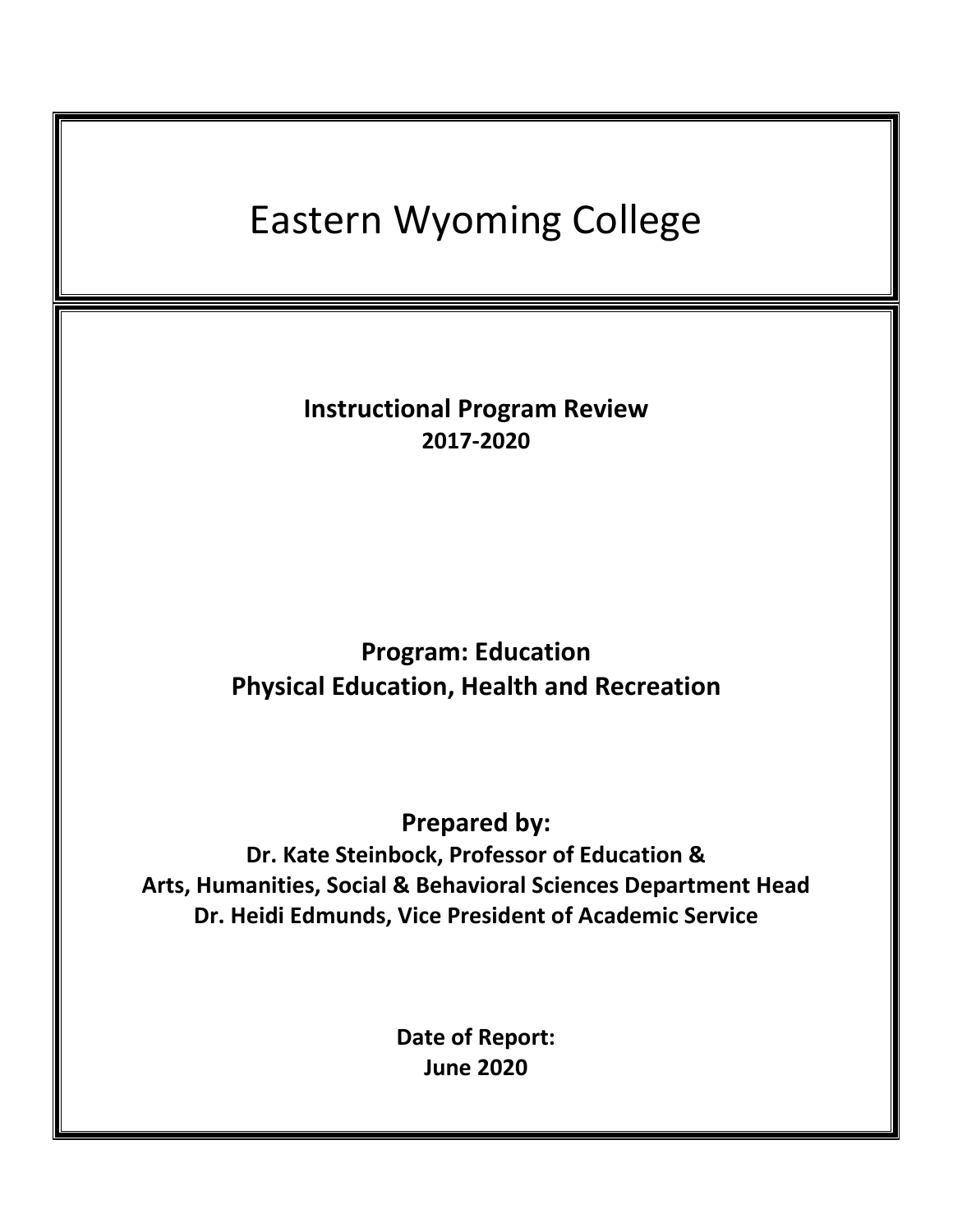# **EASTERN WYOMING COLLEGE Instructional Program Review**

**Program Name**: Physical Education, Health and Recreation

### **Part I: Statistical Data from the past three years:**

|                                  | 2016-2017 | 2017-2018 | 2018-2019 | 5-Year  |
|----------------------------------|-----------|-----------|-----------|---------|
|                                  |           |           |           | Average |
| <b>Annualized FTE Enrollment</b> | 79.2      | 80.4      | 80.0      | 87.3    |
| <b>Annualized FTE Faculty</b>    | 3.2       | 3.2       | 3.1       | 3.7     |
| # Students                       |           |           |           | 6.2     |
| # Graduated                      |           |           |           |         |

FTE = Full-time equivalent Notes: Chart information from EWC Statistical Data for Program Reviews 2018-2019 report

### **Modes of Delivery:**

 $\vert x \vert$  online  $\vert x \vert$  compressed video  $\vert x \vert$  face-to-face

## **Advisory Committee Members and Title or Role:** N/A

## **Community Partners or Internships:** N/A

## **Revisions in Curriculum since Last Review:**

In the fall of 2017 the Physical Education Department updated their program which consisted of an update in course rotation. Although this program change was minor it did allow for Physical Education to be offered as an option for Secondary Education majors. This minor update has been a good addition for students undecided on whether they wish to teach or not.

In addition in the Fall of 2019 we were able to offer PEPR 2090 – Foundations of Coaching as an option for all PEHR majors. This course is a requirement for a coaching credential in the state of Wyoming so the need extends beyond just PE Education majors. This course was added to the rotation for the PEHR program and moving forward will be a requirement for all PE Education majors.

## **Part II: Narrative Analysis**

## **Description of Community Need:**

*Current Community Need/Growth of Industry:* The physical education cluster provides a large variety of courses ranging from professional major transfer courses (PERP), intercollegiate athletic offerings (PEAT), and general activities courses (PEAC). Consistent with the community college philosophy, the PEAC offerings allow non-traditional students and community members the opportunity to pursue a lifetime of fitness and wellness through both activity and traditional courses. PEAC courses specific to the Fitness Center continue to maintain large enrollments and provide corporate memberships to Goshen County and Health Ways.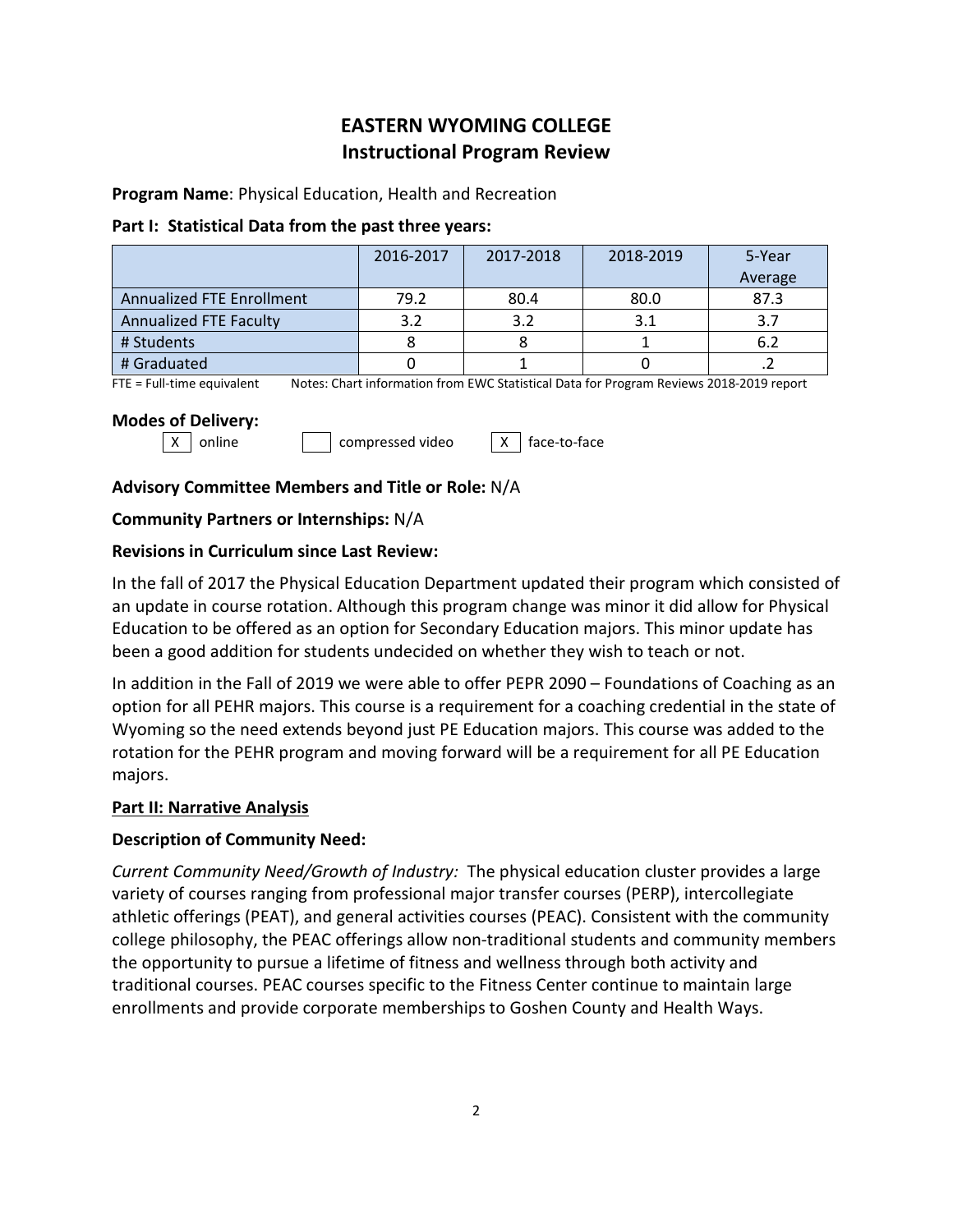### **Description of State and National Trends** (if applicable)

| <b>United States</b>                                | Employment |           | Percent | Job             |
|-----------------------------------------------------|------------|-----------|---------|-----------------|
|                                                     |            |           | Change  | <b>Openings</b> |
|                                                     | 2018       | 2028      |         |                 |
| General Education (Primary, Secondary & Special Ed) | 3,820,700  | 3,951,700 | 3.9%    | 357,800         |
| Wyoming (2016-2026 Projections)                     | Employment |           | Percent | Job             |
|                                                     |            |           | Change  | <b>Openings</b> |
|                                                     | 2016       | 2026      |         |                 |
| General Education (Primary, Secondary & Special Ed) | 7,825      | 7.921     | 3.4%    | 6,343           |

Note: the data for the State Employment Trends and the National Employment Trends are not directly comparable. The projection period for state data is from 2016-2026, while the projection for national data is from 2018-2028. Job Opening refers to the average annual Job openings due to growth and net replacement. Data Source[: Wyoming Long-Term Projections Data](https://doe.state.wy.us/lmi/projections/2018/WY_long_term_projections_2016-2026.pdf) and [the Bureau of Labor Statistics](https://www.bls.gov/emp/tables/emp-by-detailed-occupation.htm)

#### State and National Wages

| <b>United States (2019)</b>   | Pay    | Year or Period                |                     |  |
|-------------------------------|--------|-------------------------------|---------------------|--|
|                               |        | Period   Median Wage          | Average (Mean) Wage |  |
| Primary, Secondary, & Special |        | Hourly   Not reported $(N/R)$ | N/R                 |  |
| Ed.                           | Yearly | $\mid N/R$                    | \$61,420            |  |

| <b>Wyoming (2016)</b>         |        | Average (Mean)<br>Wage | 25 <sup>th</sup><br>Percentile<br>Wage | 75 <sup>th</sup><br>Percentile<br>Wage |
|-------------------------------|--------|------------------------|----------------------------------------|----------------------------------------|
| Primary, Secondary, & Special | Hourly | \$27.23                | \$23.09                                | \$31.61                                |
| Ed.                           | Yearly | 56,635                 | \$48,029                               | \$65,745                               |

Information on this chart was from [Wyoming Department of Workforce Services.](https://www.bls.gov/oes/current/oes_wy.htm#25-0000) Wage data are collected by each state through the Occupational Employment Statistics (OES) survey, conducted by [the Bureau of Labor Statistics](https://www.bls.gov/emp/tables/emp-by-detailed-occupation.htm) (BLS) at the U.S. Department of Labor. National wage estimates are developed by BLS. State and national occupation information is classified using the Standard Occupation Classification (SOC) system.

### **Activities in Support of Student Recruitment and Retention** (if applicable)

The athletes recruited from across the United States and around the world have greatly contributed to the overall recruitment and diversity within EWC. Our academic offerings not only support our intercollegiate athletes (PEAT), they attract those seeking to transfer with a physical education professional major (PEPR) and fulfill general education requirements across various majors (PEAC). Our courses not only offer a wide range of elective choices for traditional students, they also attract community members to our campus.

The recent addition of the PEPR 2090 – Foundations of Coaching class is not only an excellent recruiting tool for PE Education majors but distance students from around the state enroll in this course to meet their coaching certification requirements. Typically students transfer prior to earning their degree in PE Education or they transfer to the Interdisciplinary Studies program in order to graduate.

**Assessment of Student Learning:** *Analysis of Student Learning. Include placement if known.* All instructors are required to conduct Classroom Assessment Techniques (CATs) and complete course assessments on a rotating basis. The Outcomes Assessment Chair has been working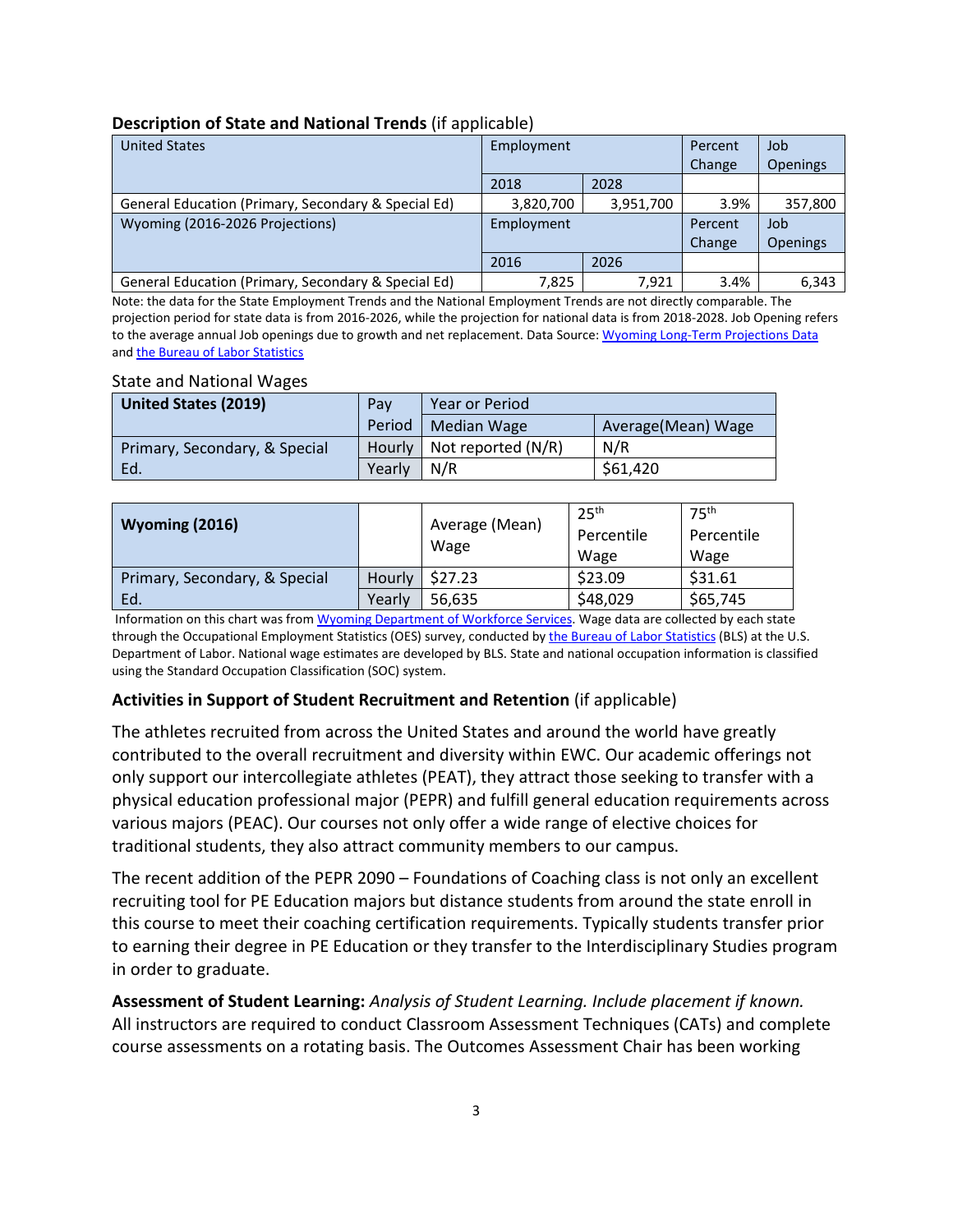more proactively with the instructors to offer assistance as needed. The Dean and/or VP for Academics conducts regular classroom evaluations of both face-to-face and online courses.

We averaged six students seeking to major in Physical Education, Health and Recreation over the last five years, but had only one student graduate within the major in 2017. The attrition of those students is due in part to some choosing to change their major to Interdisciplinary Studies so as to successfully complete graduation requirements. In effect, not all who initiate a Physical Education, Health and Recreation major successfully complete the rigorous science and math requirements. However, advisors work closely with the students to ensure they have all tools available to be successful in their classes and fulfill requirements for their transfer institutions.

### *Statistical Data Results*

The majority of the enrollments in program courses are from non-majors completing their physical education general education requirements and the Fitness Center enrollments. However, despite the lack of majors, the overall FTE grew from 2016-2019, and has remained steady at 87.3 for the 5-year average. When the last program review was conducted, the 5-year average was 60.7; in this program review, the 5-year average is 87.3. This is significant FTE growth. As stated before, some students in the program actually completed degrees in Interdisciplinary Studies. We will continue to re-evaluate the program in order to look for way to improve completion and recruitment specific to the major. However, the changes in 2017 to the secondary education program which provides an option for PE majors should start to positively impact completion numbers.

### **Strengths of the Program and Faculty:**

The multiplicity of offerings in the physical education department allows the student a wide variety of activities from which to select his/her courses to fulfill the general education requirements. Skill development classes (PEAC & PEAT) are student oriented, small in number and allow the students considerable one-on-one instructional opportunities. The professional (PEPR) courses are taught by highly qualified instructors with diverse backgrounds providing excellent exposure and quality instruction and transfer credit. Most of the activity courses are taught by the athletic team coaches or assistant coaches who are at minimum bachelors prepared while one faculty member holds a master's degree.

The addition of a Biology Instructor who is also a certified trainer will be beneficial for this program as we have already assigned him to instruct professional PE courses in athletic training. His credentials will also enhance the Safety and First Aid course as well as the Principles of Nutrition course.

### **Part III: Recommendations**

### **Faculty Recommendations:**

*Continuous Improvement Plan - (needed assessments, changes to improve student learning (review/write student learning outcomes), equipment, curricular changes, budget, faculty/staff, recruitment and retention efforts, faculty development, new initiatives, grant writing, mission relevancy)*